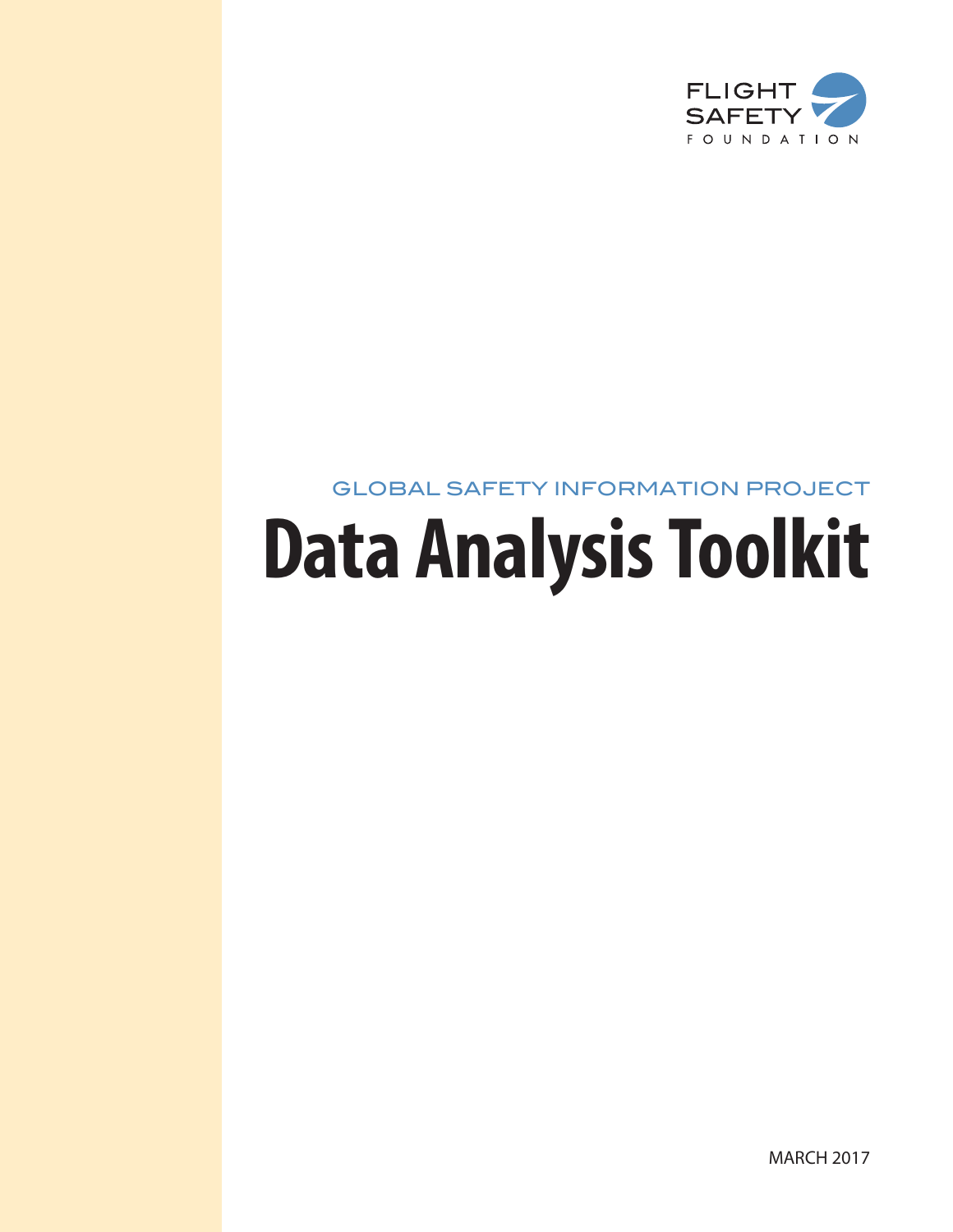

# Global Safety Information Project **Data Analysis Toolkit**

### **Welcome**

hanks for your interest in enhancing aviation safety data collection and processing systems (SDCPS). This toolkit conveys knowledge gained by Flight Safety Foundation about data analysis practices (an element of *data proc* hanks for your interest in enhancing aviation safety data collection and processing systems (SDCPS). This toolkit conveys knowledge gained by Flight Safety Foundation about data analysis practices (an element of *data processing*) among aviation service providers — such as airlines, tion authorities in two world regions. We see opportunities to further standardize the work of data analysts as they address the most critical accident categories in commercial air transport, business aviation and other industry sectors.

Aviation service providers, the largest group of stakeholders, ideally will progress from basic to advanced stages of data analysis, much as their organizations evolve through the intensity levels discussed in the companion *Data Collection Toolkit* prepared by the Foundation's Global Safety Information Project (GSIP).

Aviation industry data analysts, at a minimum, monitor safety performance indicators (SPIs), which focus on the highest risks that need to be addressed across your organization, and formally declare their risk levels according to a standardized risk matrix (i.e., probability versus severity). Typically, you will later identify the main drivers and obstacles to improving SPIs, trace events that have driven trends and identify primary causes from sources such as accident reports and report summaries.

At subsequent advanced levels, you will look outside your organization to address the influences of operating conditions seen elsewhere and/or to thoroughly study investigative findings and contributing factors. We encourage you and every stakeholder — including regulators — to derive the most actionable mitigation plans possible in order to avoid becoming so mired in high-level theory that you never take concrete action.

Some aviation industry data analysts focus on data metrics chosen because of a known close relationship of the metric to an undesired state (in the terminology of bow-tie analysis), such as an undesired aircraft state. An undesired aircraft state is a condition that, in the absence of an adequate response, may lead to an unwanted outcome such as triggering a special warning to the flight crew, exceeding an operational limit or contributing to fatalities, injuries and/or damage in an accident. You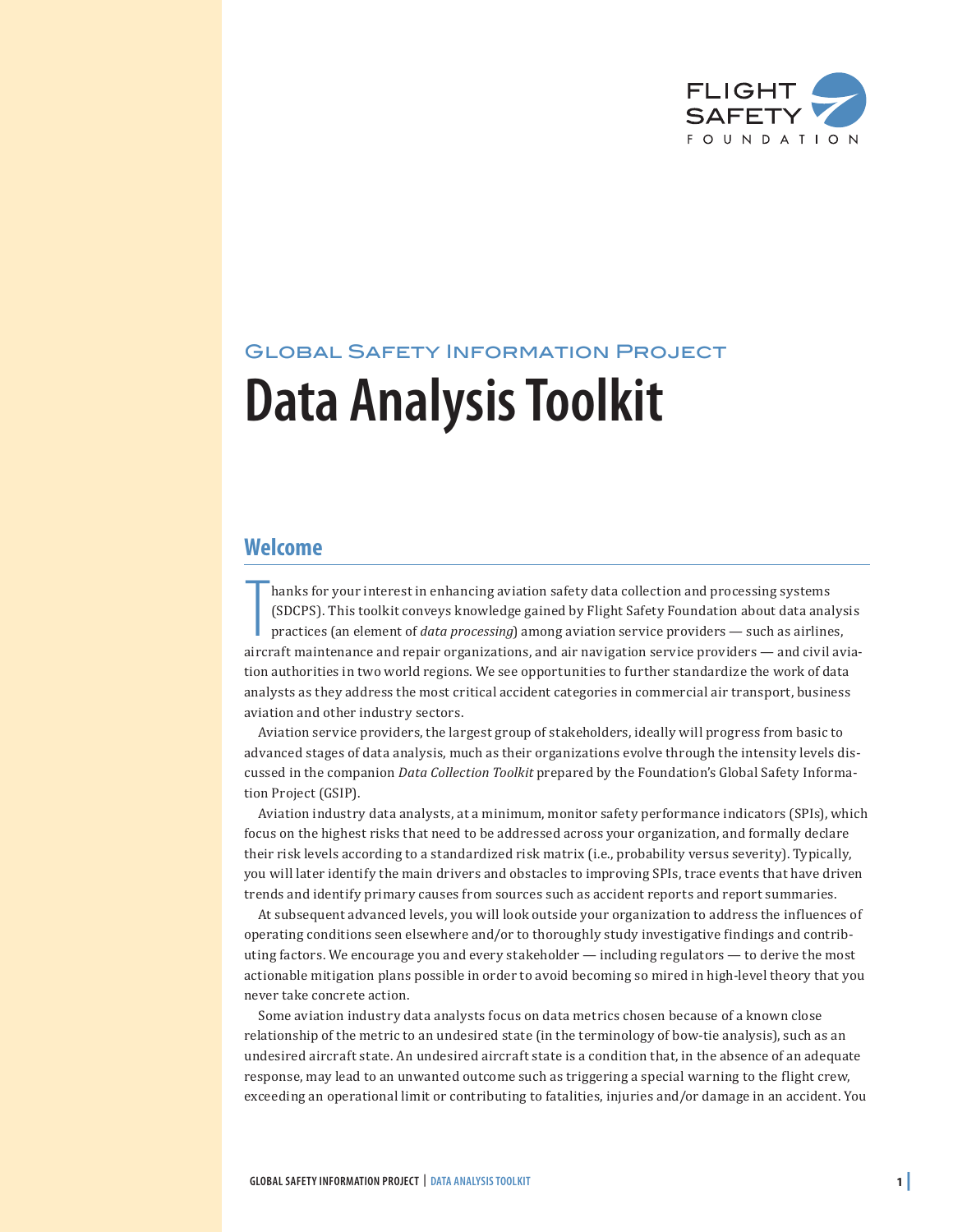will supplement these data metrics with others that "fill in the picture" of your most likely range of issues/situations leading to undesired aircraft states, all eventually leading to risk mitigations.

#### **The Right Analysis**

Participants in our focus groups and workshops raised concerns about challenges they face in performing the "right" analysis, one that accomplishes the stated goals. For example, flawed analytical practices sometimes degrade results — or worse, intentionally non-objective techniques produce predetermined (favorable) results.

They noted that aviation service providers also discover valid but unexpected results from a particular choice of analysis. For example, a single report can identify a new hazard (whereas many reports usually are required), and, at other times, a new trend emerges as the most significant hazard. Both situations should be anticipated and addressed in your safety management system (SMS) or the SMS of your state safety program (SSP). Ultimately, a data analyst must produce credible evidence of whether the risk of the particular outcome is acceptable (that is, whether to stop operations, require monitoring or allow flights or other aviation operations to continue).

In several states, representatives of airlines told us that sometimes they cannot be confident about the accuracy of data trends that regulatory authorities generate from airline data. This may introduce uncertainty as to which risk-analysis techniques work best when introducing new aircraft types, new technologies and systems.

Other challenges in achieving the right analysis are conflicts in terminology and taxonomies that interfere with data analysts properly classifying data or analytical results for comparability; effects from varying quality and quantity of data that are not considered adequately; and de-identification of data (which some call *filtering*) that protects source confidentiality to the extent of constraining or blocking analytical insights.

Other issues mentioned included insufficient data-mining capabilities (possibly limited by restrictions in public safety information); lack of scalable data analysis methods to enable industry-wide results to be applied by individual operators; and missed opportunities to collaboratively identify systemic hot spots. Flight data monitoring programs, despite strong endorsement by chief executive officers, have some of the most complex data parameters and the most difficult challenges for effective analysis, airlines said. While these programs have the potential to identify exceedances across a number of event sets, it takes extensive time and effort to customize these programs to an organization's operational norms, they said.

Other stakeholders described stark imbalances in which the *data collection* activities take precedence over *data analysis* capabilities. The GSIP researchers concluded in part, "The organization and analysis of a large volume of data can heavily consume both time and resources. This can make reaching accurate conclusions difficult. Financial and human resource limitations also impact data analysis. There are a limited number of SDCPS specialists [in some states] with adequate educational qualifications and applicable work experience."

We have highlighted concepts and best practices in this toolkit to help you make tactically sound choices about how to analyze data collected within your SMS, including risk management within your state safety program, based on information shared with GSIP researchers and on the FSF proposals.

Traditionally, inspectors and auditors looked for a system's absolute compliance with a regulatory requirement as the principal countermeasure to aviation threats and errors. Today, a major role of data analysis is to predict the effectiveness of barriers through analysis of data metrics. (The effectiveness of relying on regulatory compliance versus barrier effectiveness metrics has not been established.)

#### **Toolkit Introduction**

This *Data Analysis Toolkit*, partly based on input to the Foundation from participants in focus groups and workshops, responds to SDCPS stakeholders' requests for a harmonized taxonomy and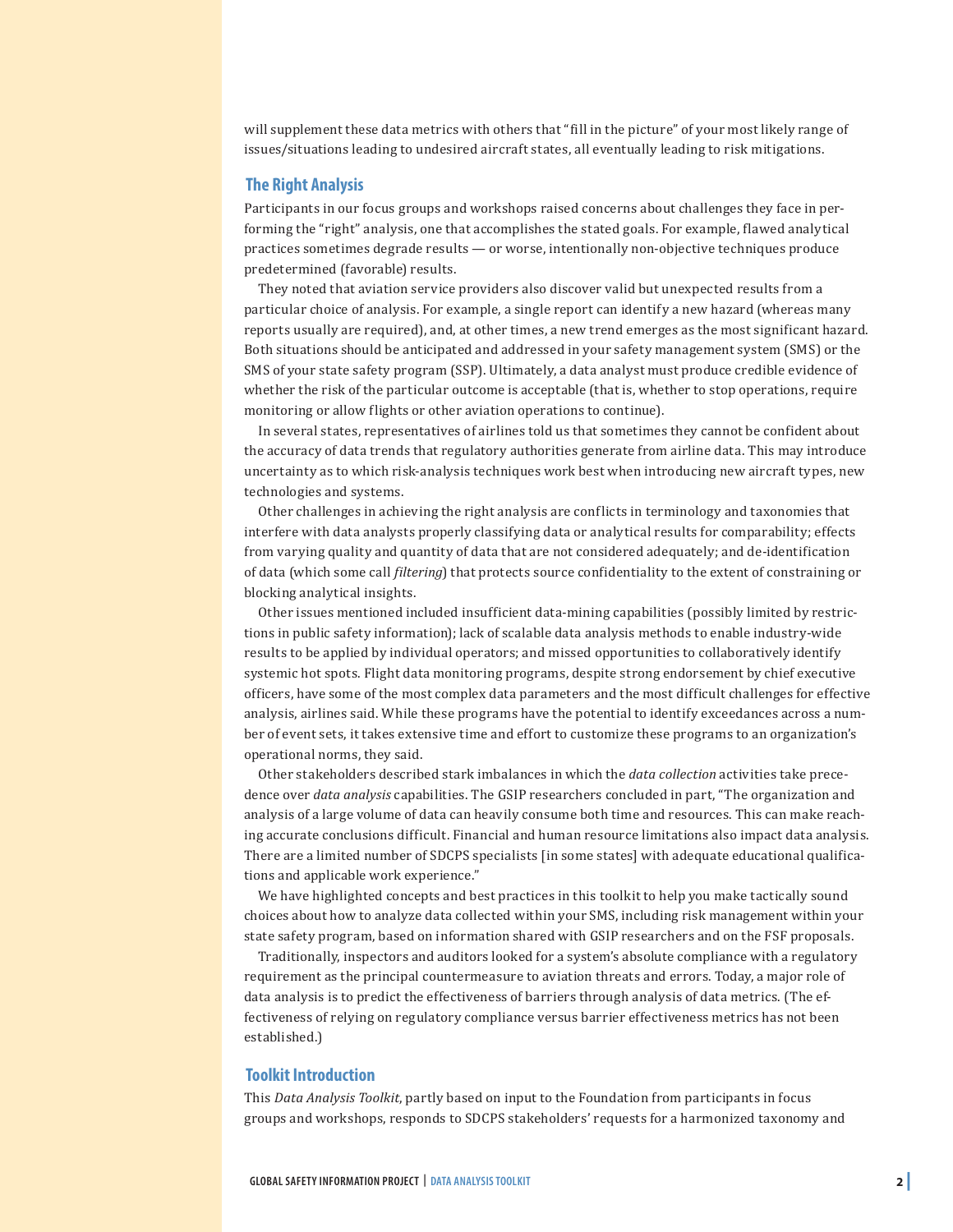terminology for SDCPS across the globe so that every stakeholder can easily exchange replicable, realworld examples of SPIs, safety performance targets, bow-tie diagram–based analyses, and other best practices.

Analyzing safety data has become the norm among airlines in several parts of the Asia and Pacific and Pan America regions of the world, GSIP researchers found. Some GSIP participants said they strongly favor a high level of global standardization in SDCPS practices in data analysis, including related quality standards. Over time, we intend for the *Data Analysis Toolkit* to further explore existing best practices, especially how to consistently capture significant insights from flight data monitoring processes.

As explained in the *GSIP Toolkits Introduction*, some aviation safety professionals find it helpful to perform data analysis for their organization with awareness of the intensity level continuum (see the matrix on page 6). We likewise recommend self-assessments over time of your risk-management practices while keeping in mind the intensity levels defined for GSIP.

• As with each of our toolkits, GSIP proposes common terms to describe a progression in the intensity level of any SDCPS. If your organization is operating at the first level, you are routinely conducting basic-analysis activities to display your rate of occurrence on key SPIs against a specific target and against past performance levels. For example, if your organization has an SPI for resolution advisories from traffic-alert and collision avoidance systems (TCAS RAs), you regularly calculate performance in this area against your organization's current annual safety performance target for TCAS RAs.

Your organization also continually conducts risk assessments on any newly discovered hazards. Each risk assessment indicates whether mitigations are required and, if so, which person or department is responsible for managing the risk and taking necessary mitigation actions. Organizations generally use an internally generated, but standardized, risk matrix to determine acceptable levels of risk, levels that require ongoing monitoring as risk mitigations continue, and levels that are unacceptable for operations until an effective mitigation is in place.

- If your organization is operating at the second (higher) intensity level, you calculate rates from other data that contribute to the top-level SPIs. At this level, your organization can track and plot performance based on the dependent conditions that create, for example, the TCAS RA events. TCAS RA events may be driven by hearback and readback types of air traffic controller–pilot clearance miscommunication. The appropriate analysis to be conducted in this situation would outline all the specific causes of TCAS RAs experienced throughout the reviewed period. The analysis can include examining hot spot areas overlaid on a navigational chart or airport diagram. It also can include basic breakouts (subfactors) of key situations that lead to a TCAS RA.
- If your organization is operating at the third intensity level, you generate more mathematical and statistical indicators of the effectiveness of some of your barriers to an undesired state through your safety assurance data. These may combine sources such as flight data monitoring, line operations safety audits/assessments and inspections. These efforts indicate where you will find specific weaknesses to be addressed in each set of barrier processes. Generally, it is a difficult task to make a complete determination of barrier effectiveness and to understand your degree of compliance with standard operating procedures prior to TCAS RA events. Statistical controls also can be applied to a number of barriers by establishing performance requirements to meet acceptable levels of undesired aircraft states.
- The fourth GSIP intensity level means that you understand, to the most complete extent in bowtieanalysis language, all the barriers and the recovery effectiveness — at the entire-industry scale and in cooperation with state, regional and global regulators and with the world community of aviation service providers. This may only be possible when your analysis is conducted in a collaborative method with all responsible stakeholders.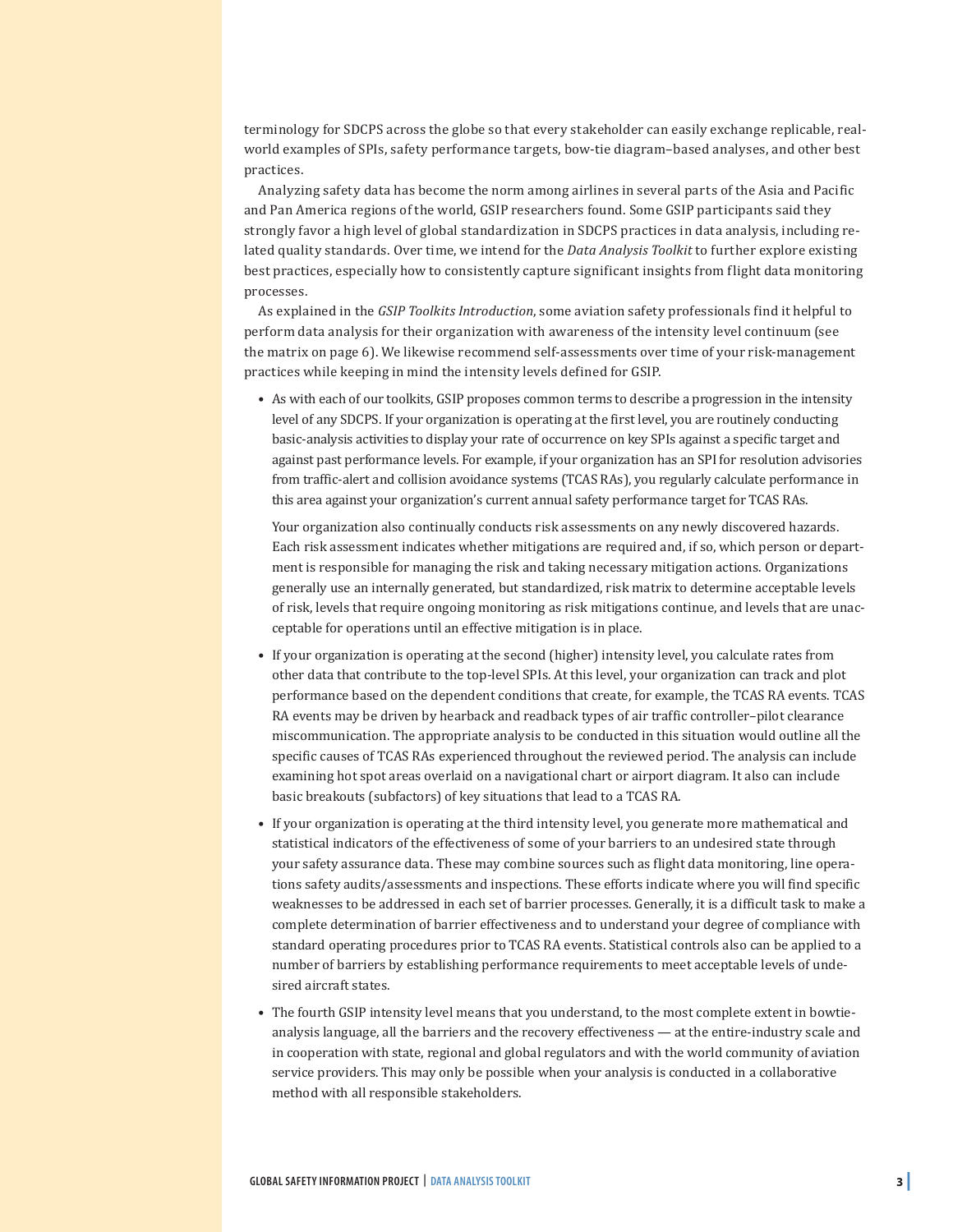In some countries or regional groups, gathering industry results and publishing collective performance information from many participants gives the best sense of the risks to the commercial aviation industry, for example. Issues like TCAS RA hotspots can be understood to a much greater degree and lead to mitigation efforts that are based on a wide range of experiences.

Your starting point likely will be assuring that data analysis for your SDCPS occurs in accordance with standards and recommended practices published by the International Civil Aviation Organization (ICAO) in Annex 19, *Safety Management,* or more specifically under your state's Annex 19–compliant civil regulations and related guidance.

#### **Key Insights and Considerations**

As noted in the *GSIP Toolkits Introduction* — regardless of your organization's level of intensity — you can calculate and predict, from the probability of the specific threat and the probability of a known unsafe outcome, how effective your existing barriers will be.

That document strongly recommends taking advantage of the power of *bow-tie diagram* methodology in your SDCPS. This is an appropriate and readily understandable framework for analyzing data streams, and it is compatible with your data collection, data analysis, information sharing and information protection activities. In data analysis, this method is especially worth considering because of what the diagram reveals across the most prominent accident paths (i.e., links through a bow-tie analysis) that you study.

Studying bow-tie diagram connections (interrelationships) among threats, undesired aircraft states, barriers/barrier failures, recovery actions/recovery failures and outcomes on the diagram enables you to take a quantitative approach. That is, you calculate numerical scores accounting for severity and probability, avoiding problems of a more subjective/qualitative approach. Because mathematics and statistical probability can connect any accident path to any undesired outcome on a bowtie diagram, you can readily determine the highest priorities for risk mitigation. The bow-tie diagram also provides a top-down look, giving you the best picture of key accident paths — and what further data and studies are necessary.

Adopting this method begins to generate a top-down look at your SMS, showing where you need to plan to have an audit/inspection, where you need to obtain safety performance feedback and data, and how you will manage the resulting risk register. For commercial air transport stakeholders, we noted in our *Data Collection Toolkit* that the U.K. Civil Aviation Authority has published template bow-tie diagrams for its Significant Seven accident categories (airborne conflict, controlled flight into terrain, airborne or post-impact fire, ground handling, loss of control, runway excursion and runway incursion). These bow-tie diagrams can serve as a data-analysis starting point for any aviation service provider or regulator studying these or other accident categories.

By determining which data streams are crucial to understanding your highest-risk issues, your own bow-tie diagrams will point you to the necessary data and analyses. You can start with the currently known, fatal accident risk numbers, then work back through accident/incident data, data from mandatory occurrence reporting, and eventually voluntary safety reporting data. This yields what you can expect to see in your actual risk and SPIs. In many ways, the data collection requirements may grow through iterative steps as your analysis strengthens.

In short, bow-tie diagrams provide preliminary understanding of the areas of analysis within your SMS (or the SMS of your SSP), including a deep look into key connections between your barrier effectiveness and undesired aircraft states. The diagram serves as an objective basis for refining data collection, enhancing audit and inspection programs, and calculating the overall barrier effectiveness in some accident paths.

From these diagrams, you can determine where additional collaborative work is indicated, encouraging stakeholders to come together to share and exchange data relevant to the specific diagram and accident paths. This is important because no individual stakeholder likely will be able to assume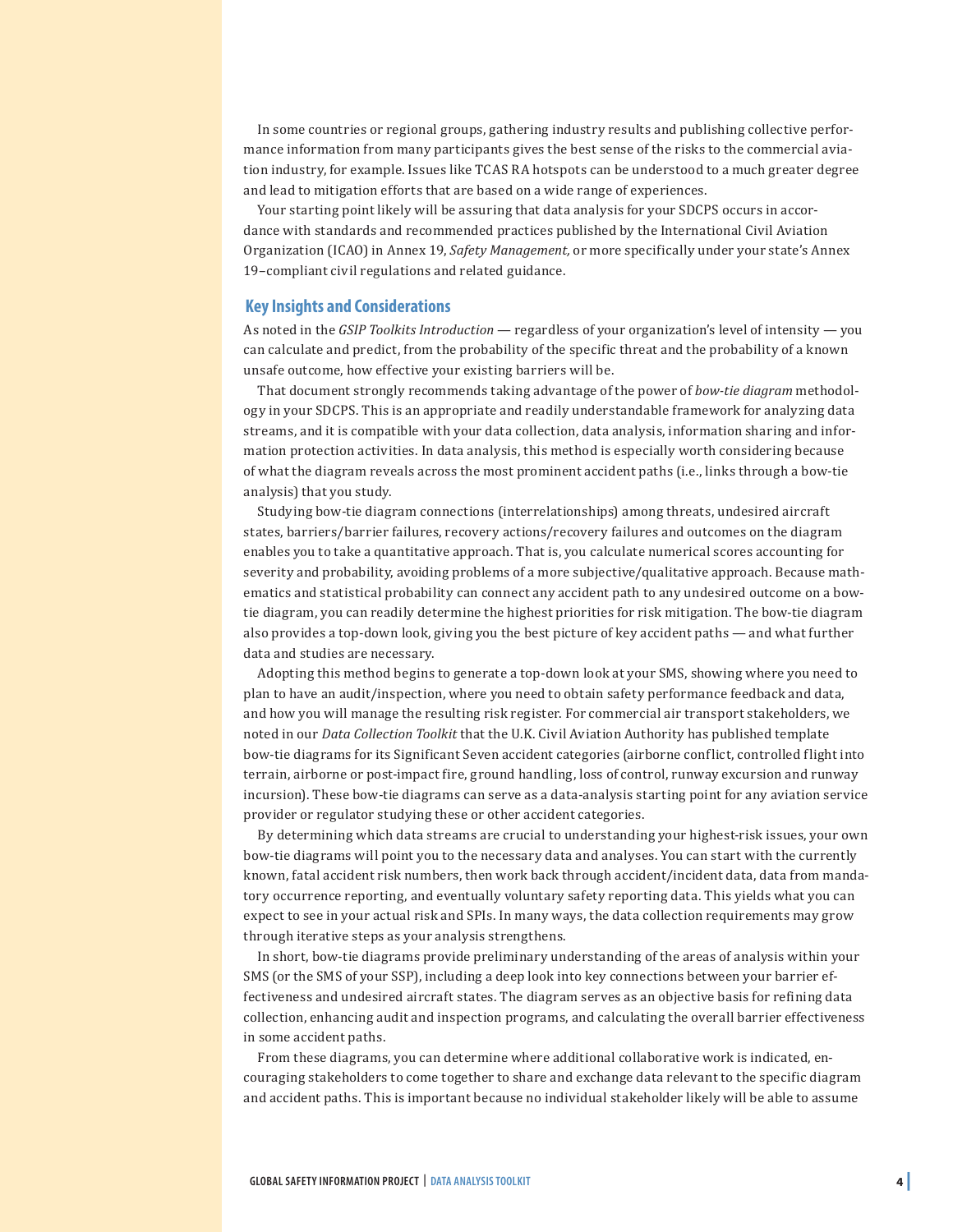responsibility for all threats, barriers and recovery actions. Watch for examples of fellow stakeholders' other best practices for data analysis in the *Data Analysis Toolkit* as this website is updated.

#### **Community Insights**

Over time, plans call for our *Data Analysis Toolkit* to add links (under this subtitle) to include detailed examples of international best practices in risk analysis, as well as references to information sharing and the importance of safety information protection.

Such stories and lessons learned ideally will incorporate data analysis illustrations for subjects such as assessing risks through airline self-assessments and external auditing. Data visualization examples also are being curated to show the latest ways that event data, rates and correlations between one data stream and others enhance comprehension and inspire replication.

#### **Guidance Resources**

Regarding international expectations for safety data analysis in civil aviation, as noted earlier, first check ICAO's standards and recommended practices — starting with Annex 19, *Safety Management.*

GSIP researchers find that normalized rates of occurrence have been produced for just about any risk management topic. Therefore, success in making valid comparisons during data analysis is increasingly likely. Often, the normalized rates are available to share with safety professionals as discussed in our *Information Sharing Toolkit*.

#### **Opportunities to Share**

From the outset of GSIP, Flight Safety Foundation has requested permission to publish brief deidentified narratives, articles and illustrations about safety data analysis experiences from aviation safety professionals and organizations. We welcome you and fellow Data Analysis Toolkit visitors to take advantage of this website to share with peers worldwide how you have turned generic data analysis techniques into best practices that fit your organization. Hundreds of GSIP participants and many others will appreciate the chance to learn from your experiences, and we will follow confidentiality standards recommended by the U.S. Federal Aviation Administration and Flight Safety Foundation on vetting materials and protecting your privacy.